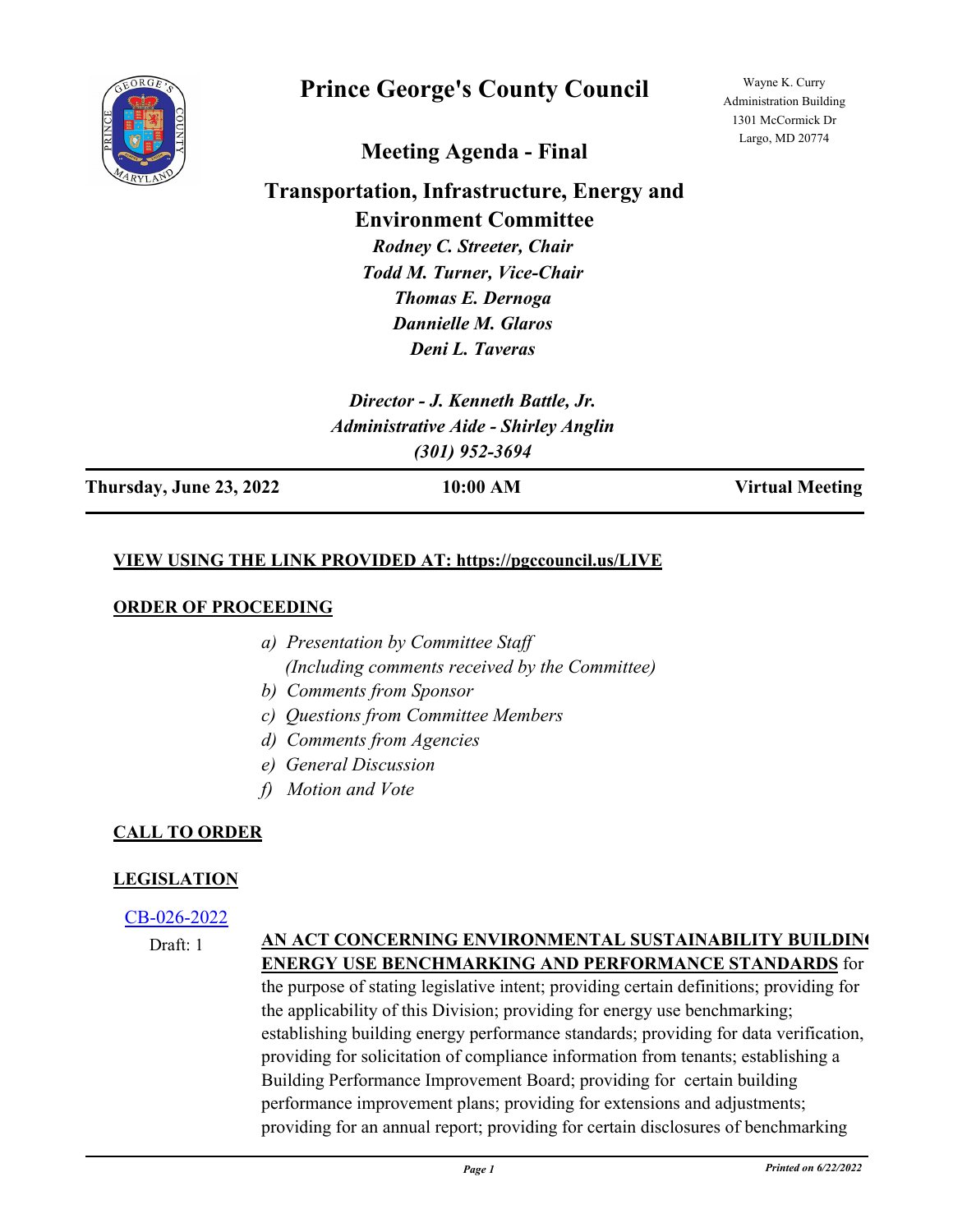Draft: 1

and energy performance information; providing for regulations; providing for penalties, providing for enforcement; providing for disclosure of covered building benchmarking and performance standards information for certain contracts for sale; establishing a Benchmarking Work Group; and generally regarding building energy use benchmarking and performance standards.

*Sponsor(s):* Taveras, Dernoga and Glaros

*Attachment(s):* **[B2022026](http://princegeorgescountymd.legistar.com/gateway.aspx?M=F&ID=5455ff52-ed4f-420d-b0c7-fdab1613dabc.docx)** [CB-026-2022 AIS](http://princegeorgescountymd.legistar.com/gateway.aspx?M=F&ID=e52b1c4a-f948-40fe-853d-9341f976553c.pdf) [AOBA position on CB-26-2022](http://princegeorgescountymd.legistar.com/gateway.aspx?M=F&ID=9bb20fe9-e8b1-4f4b-92ba-509a29bec19f.pdf) [CB-026-2022 DR-2](http://princegeorgescountymd.legistar.com/gateway.aspx?M=F&ID=ab4bd89f-6d3d-4873-8b9d-ae8130b578db.pdf) [CB-026-2022 PAFI Environmental Sustainability Building Energ](http://princegeorgescountymd.legistar.com/gateway.aspx?M=F&ID=0abea352-4a43-47a6-ac03-b5b971276a5c.pdf)y

# *Legislative History:*

4/26/22 County Council

presented and referred to the Transportation, Infrastructure, Energy and Environment Committee

#### [CR-032-2022](http://princegeorgescountymd.legistar.com/gateway.aspx?m=l&id=/matter.aspx?key=14745) **A RESOLUTION CONCERNING ADOPTION OF THE CLIMATE ACTION**

**PLAN** for the purpose of adopting the Prince George's County Climate Action Commission's (the "Commission") Climate Action Plan for Prince George's County; establishing a County-wide emissions reduction goal; and generally regarding climate.

*Sponsor(s):* Dernoga, Burroughs, Ivey, Streeter, Harrison and Taveras

| Attachment(s): R2022032 |                                                           |
|-------------------------|-----------------------------------------------------------|
|                         | CR-032-2022 AIS                                           |
|                         | <b>CR-032-2022 PAFI</b>                                   |
|                         | CR-032-2022 Proposed DR 2                                 |
|                         | EO 5-2022 Climate Action                                  |
|                         | MBIA Testimony - CR 32-22 Prince Georges Climate Action F |
|                         | CR-032-2022 Proposed DR 2A                                |
|                         | CR-032-2022 Climate Action Plan Revised - Final           |

#### *Legislative History:*

4/26/22 County Council

introduced and referred to the Transportation, Infrastructure, Energy and Environment Committee